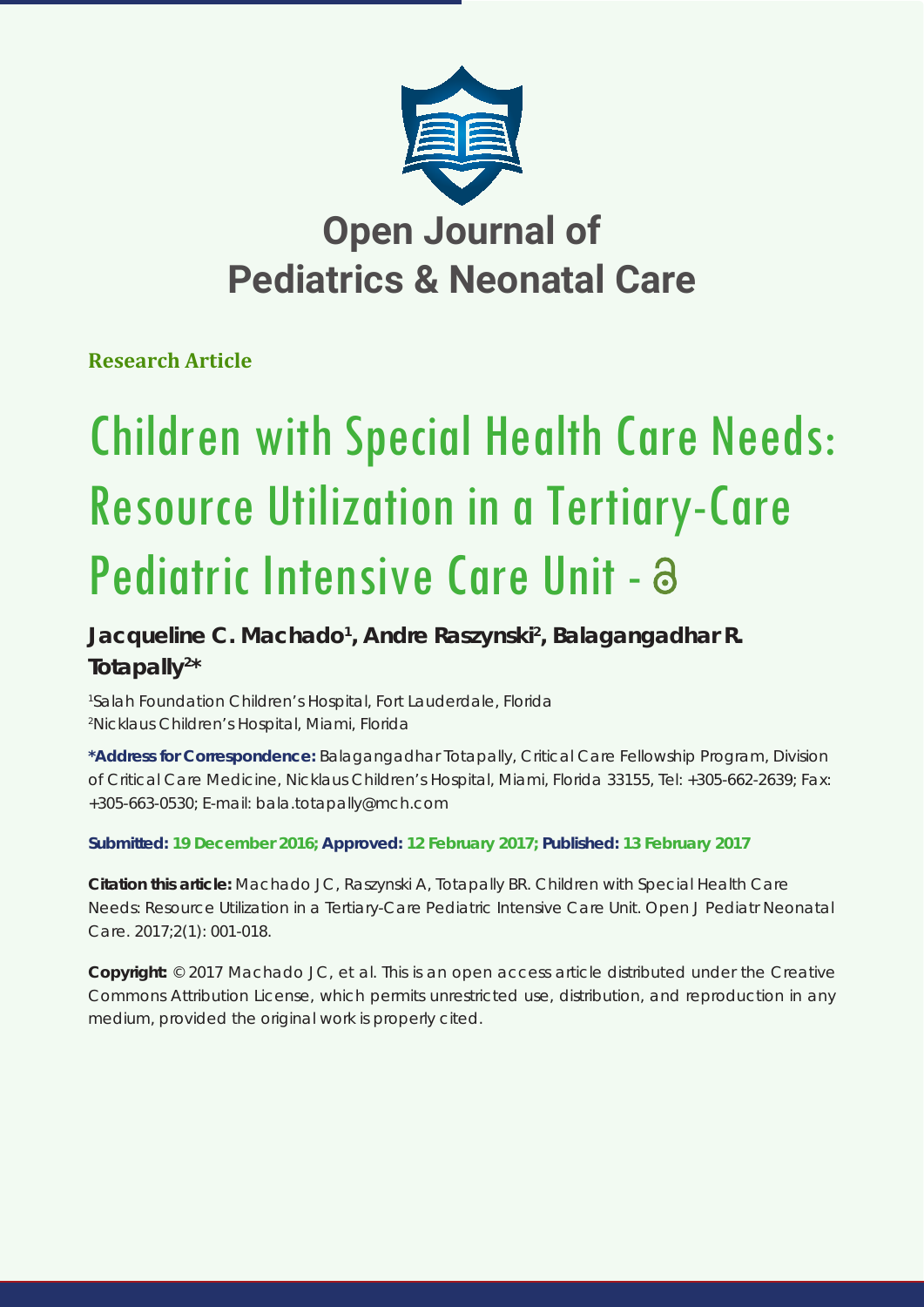# **SeiRes** ture

#### **ABSTRACT**

**Objective:** To identify the prevalence, demographics, resource utilization, and outcomes of Children with Special Health Care Needs (CSHCN) in a Pediatric Intensive Care Unit (PICU).

**Methods:** All children (< 21 years) admitted during a six-month period were included in the study. CSHCN were identified using the CSHCN screener and Federal Maternal and Child Health Bureau definition. Demographic data, Pediatric Index of Mortality (PIM-2), and hospital mortality were recorded. Resource utilization was assessed by the use of health care services, the cumulative Therapeutic Intervention Severity Score, and hospital charges.

**Results:** The prevalence of CSHCN in our PICU was 67.5%. Gender distribution and insurance status were similar in CSHCN and previously healthy children. African American children were more likely to be classified as CSHCN (*p* < 0.002). Mortality risk, as assessed with PIM-2, and median PICU and hospital lengths of stay were higher in the CSHCN group (*p* < 0.05 and *p* < 0.01; respectively). Resource utilization was higher among CSHCN, resulting in significantly higher hospital charges (median of \$ 64,573 vs \$ 27,319; *p*  < 0.001). Compared to previously healthy children, CSHCN were more likely to receive intravenous medications, oral medications, antibiotics, bladder catheterization, arterial line placement, enteral tube feeding, central venous cannulation, and chest physiotherapy (*p* < 0.05). There was no statistical difference in mortality rate between the two groups (3% vs 2.1%; *p* > 0.05).

**Conclusions:** CSHCN represent a large proportion of PICU admissions and utilize significantly more intensive care resources. A higher proportion of African American children admitted to a PICU has special health care needs.

**Keywords:** Child hospitalized; Chronic disease; Critical illness; Pediatric intensive care unit; Needs assessment; Health resources; Health expenditures

#### **ABBREVIATIONS**

CSHCN, Children with Special Health Care Needs; PICU, Pediatric Intensive Care Unit; PIM, Pediatric Index of Mortality; TISS, Therapeutic Intervention Severity Scoring; VPS, National PICU Data Base

#### **INTRODUCTION**

Children with Special Health Care Needs (CSHCN) constitute a population with chronic physical, developmental, behavioral, or emotional conditions that requires health care services of an amount beyond that required by previously healthy children [1]. These children are almost three times more likely than previously healthy children to develop a severe acute illness requiring admission to a Pediatric Intensive Care Unit (PICU) [2]. Although there is extensive literature on the needs and utilization of health care services among CSHCN, there is no specific information about the prevalence of CSHCN, resource utilization, and outcomes among CSHCN who were treated in a PICU. These children are medically complex and may be at risk for poor outcome. The information obtained in this study may help promote strategies to maximize the quality and availability of hospital resources to CSHCN in the PICU.

It is estimated that 12.6 to 18 percent of US children are CSHCN [3,4]. CSHCN have higher levels of unmet needs for medical services than other children [3], and unmet needs for specialty care occur more frequently than unmet needs for routine care [5]. A number of studies noted that CSHCN uses more health care services and thus have greater health care expenditures than previously healthy children [4,6-10]. Based on these observations, we hypothesize that CSHCN admitted to the PICU utilize more health care resources and have worse outcomes compared to previously healthy children.

#### **METHODS**

#### **Design**

In this retrospective, case-control study, all children (age: 0-21 years) admitted to the tertiary-care PICU at Nicklaus Children's Hospital (previously, Miami Children's Hospital) during a six-month period (in 2006) were identified and included. The PICU is a tertiary

care medical surgical unit without post-operative cardiac patients with an annual admission during the study period of 1200 to 1400 per year. We have used consecutive admissions during a six-month period. The study was approved for exemption from review and HIPAA waiver of authorization. Demographic and clinical data were collected from the hospital administrative database and electronic patient health care records.

These data sources include:

**Hospital decision support database:** Demographic information such as age, gender, race, and health insurance status, primary and secondary diagnoses, the source of admission, hospital and PICU lengths of stay, and hospital charges were retrieved from this database. Assignment for the race, gender, age, and insurance status was based on the information provided by caretakers at the time of admission and entered into the hospital database. For purposes of the analysis of race, the racial distribution among the patient population was determined and then the racial distribution among CSHCN was determined. For purposes of the analysis of age, the proportion of CSHCN and previously healthy children within each age group was determined.

**VPS database:** The PICU at Miami Children's Hospital participates in the national PICU database (VPSLLC) for quality assurance. This database was used to collect the Pediatric Index of Mortality (PIM-2) scores.

**Patient charts:** All nursing and laboratory data, social worker and respiratory therapist notes (Sunrise Critical Care, Eclipsys, Atlanta, GA) and pharmacy orders (MedPoint<sup>TM</sup> - MedAdmin, Cerner Bridge Medical, Solana Beach, CA) are electronically charted at the point of care. Physician notes (History and Physicals, progress notes, and consultations) are either hand written or entered electronically (using i-Rounds, Teges Corporation, Miami, FL). These documents are scanned and electronically available for review. These electronic patient health care records were used to retrieve clinical data.

**Readmission:** Readmission to the PICU during the same hospital stay was considered as a separate admission, if it occurred more than 48 hours after transfer from the PICU to a general medical or surgical floor.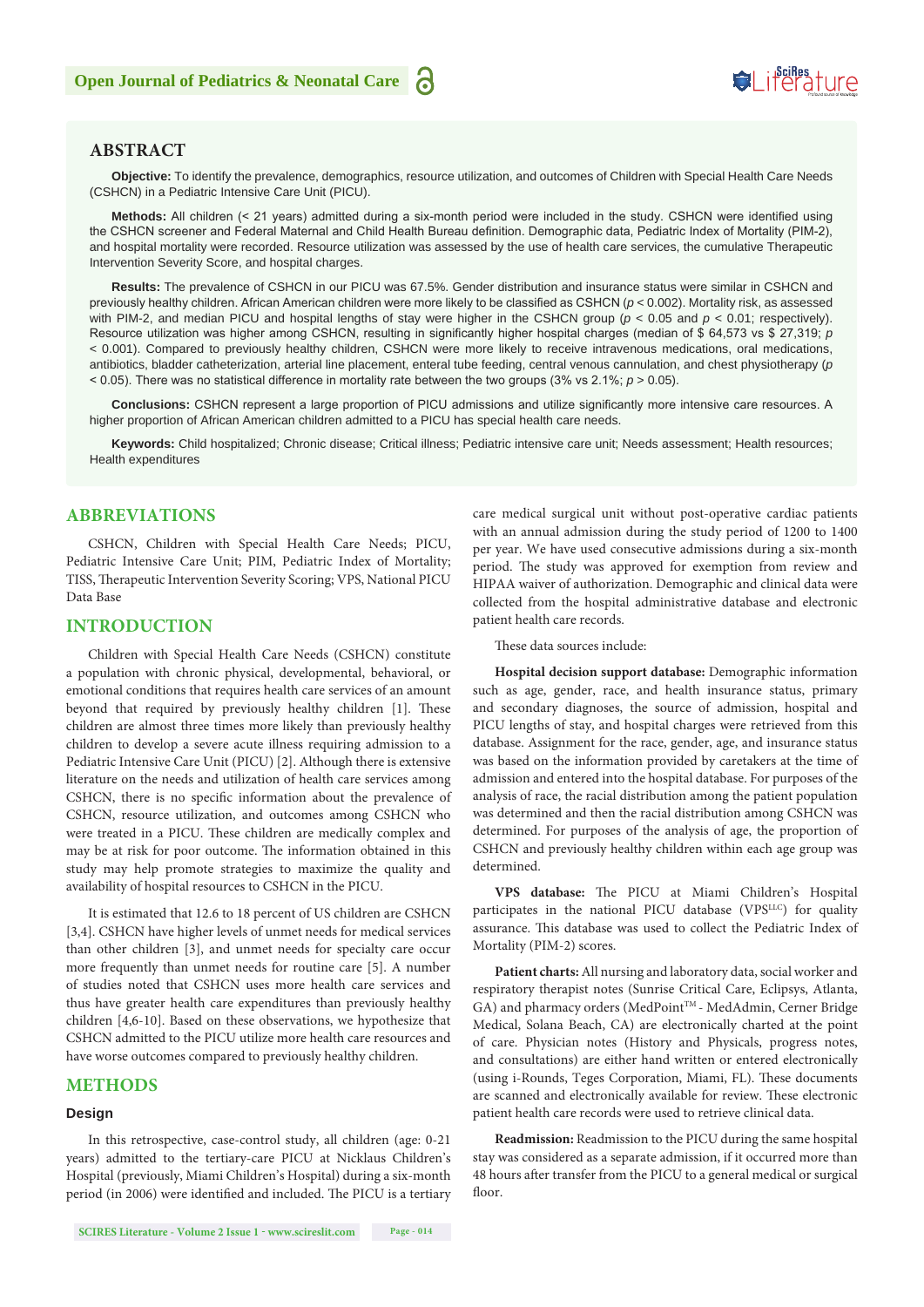#### **Open Journal of Pediatrics & Neonatal Care**



**Exclusion criteria:** Children admitted with complex congenital heart disease for preoperative, operative, or post-operative management to the cardiac intensive care unit are routinely admitted to Cardiac Intensive Care Unit and were excluded from the study.

**Outcome and utilization measures:** Information on clinical findings, laboratory tests, diagnostic and therapeutic interventions, and outcomes was collected from the electronic patient health care records. Resource utilization was assessed by determining length of stay (PICU and hospital), use and duration of mechanical ventilation and adjunctive respiratory support, placement of arterial, central venous and bladder catheters, use and duration of inotropic support, use of blood products, use and duration of parenteral and enteral nutrition, use of dialysis, number and type of medications used, development of nosocomial infection, number of diagnostic procedures, number of subspecialty consultations, post-admission surgical interventions, cumulative Therapeutic Intervention Severity Scoring (TISS), and hospital costs, including all charges for nonphysician services, laboratory tests, and diagnostic and therapeutic interventions. The outcome was assessed by determining the hospital survival.

The study used TISS-28 to estimate PICU resource utilization and nurse work burden. This abbreviated version of the Therapeutic Intervention Scoring System (TISS) has been used in the ICU setting to estimate ICU resource utilization and nurse work burden [12-14]. TISS-28 is a set of 28 bedside patient care activities performed in intensive care units. Points assigned to the activity are standardized and based on the complexity of the task. The score is calculated daily from the sum of the points and estimates the proportion of time spent on these activities per shift. Miranda, et al. [13] determined that one TISS point was equal to 10.6 minutes of each nurse's shift. According to the recommended standards, a nurse should be capable of managing 46 TISS points per shift.

Daily TISS-28 scores were calculated retrospectively using an online calculator [15]. The cumulative TISS-28 scores were calculated for each patient by adding daily scores for the duration of PICU stay. For those children with a PICU stay longer than 10 days, an average daily score was calculated from the cumulated 10-day score and multiplied by the length of stay.

#### **STATISTICAL ANALYSIS**

Data is summarized in tables using median with interquartile range for continuous variables and percentages for categorical variables. Demographic data was described as the median with interquartile range. Continuous data was analyzed with the Student's t-test or the Mann-Whitney U test, as appropriate. Chi-square test was used to compare categorical variables. Differences were considered statistically significant at *p* < 0.05.

#### **RESULTS**

а

#### **Prevalence and demographics**

 During the study period, 551 patients accounted for 600 admissions to the PICU. There were 48 readmissions in the CSHCN group and 1 readmission in the previously healthy group (OR: 26.1; CI: 90.2 - 3.4). The prevalence of CSHCN in our PICU was 67.5%. Gender distribution and insurance status were similar between the two groups. The race/ethnic distribution among the population shows 53.8% of children classified as Hispanic, 18.5% White-Non-Hispanic, and 15.3% African-American. While Hispanic children represent the largest percentage of CSHCN, reflective of their distribution in our community as established by the US Census Bureau demographic profile in 2000 [16], African American children were more likely to be classified as CSHCN ( $p < 0.002$ ). The average age among all the children was  $7.39 \pm 6.47$  years. Analysis showed that the infant group had the highest proportion of healthy children (*p* < 0.0001) and the 10-14 year age group (*p* < 0.02) and the 15+ age group (*p* < 0.001) had the highest proportion of CSHCN. These demographic variables and the age distribution for CSHCN are shown in (Table 1). The PIM-2 risk of mortality was higher for CSHCN compared to previously healthy children (3.06% vs 2.48%; *p* < 0.05).

The majority of the patients admitted to our PICU were admitted there at the time of their initial hospital admission (58.2% from our hospital's Emergency Department (ED) and 4.8% following a transfer from another hospital's ED or PICU). The remaining PICU admissions were either transferred from our own hospital's general

| Table 1: Prevalence and demographic characteristics of CSHCN admitted to<br>a pediatric intensive care unit. |              |                |                               |  |  |
|--------------------------------------------------------------------------------------------------------------|--------------|----------------|-------------------------------|--|--|
| <b>Demographic Variables</b>                                                                                 | <b>CSHCN</b> | <b>Healthy</b> | <b>Odds Ratio</b><br>(95% CI) |  |  |
| Total                                                                                                        | 405 (67.5%)  | 195 (32.5%)    |                               |  |  |
| Readmissions                                                                                                 | 48 (11.9%)   | $1(0.5\%)$     | 26.1 (90.2-3.4)               |  |  |
| Age, years                                                                                                   |              |                |                               |  |  |
| < 1                                                                                                          | 57 (14.1%)   | 76 (39.1%)     | $3.9(5.8-2.6)$                |  |  |
| $1 - 4$                                                                                                      | 111 (27.4%)  | 45 (23%)       | <b>NS</b>                     |  |  |
| $5-9$                                                                                                        | 60 (14.8%)   | 25 (12.8%)     | <b>NS</b>                     |  |  |
| $10 - 14$                                                                                                    | 91 (22.5%)   | 30 (15.4%)     | $0.63(0.99-0.4)$              |  |  |
| $>15$                                                                                                        | 86 (21.2%)   | 19 (9.7%)      | $0.4(0.69-0.24)$              |  |  |
| Gender                                                                                                       |              |                |                               |  |  |
| Male                                                                                                         | 231 (57%)    | 104 (53.3%)    | <b>NS</b>                     |  |  |
| Female                                                                                                       | 174 (43%)    | 91 (46.7%)     | <b>NS</b>                     |  |  |
| Race/Ethnicity                                                                                               |              |                |                               |  |  |
| African American                                                                                             | 75 (18.5%)   | 17 (8.7%)      | $0.42(0.24-0.73)$             |  |  |
| White                                                                                                        | 80 (19.8%)   | 31 (15.9%)     | <b>NS</b>                     |  |  |
| Hispanic                                                                                                     | 209 (51.6%)  | 114 (58.5%)    | <b>NS</b>                     |  |  |
| Other                                                                                                        | 41 (10.1%)   | 33 (16.9%)     | <b>NS</b>                     |  |  |
| Insurance                                                                                                    |              |                |                               |  |  |
| Medicaid                                                                                                     | 261 (64.4%)  | 121 (62.1%)    | <b>NS</b>                     |  |  |
| Insured                                                                                                      | 139 (34.3%)  | 69 (35.4%)     | <b>NS</b>                     |  |  |
| Self-Pay                                                                                                     | $5(1.2\%)$   | 5(2.6%)        | <b>NS</b>                     |  |  |
| Chi-square test was performed to compare demographic characteristics                                         |              |                |                               |  |  |

between CSHCN and previously healthy patients.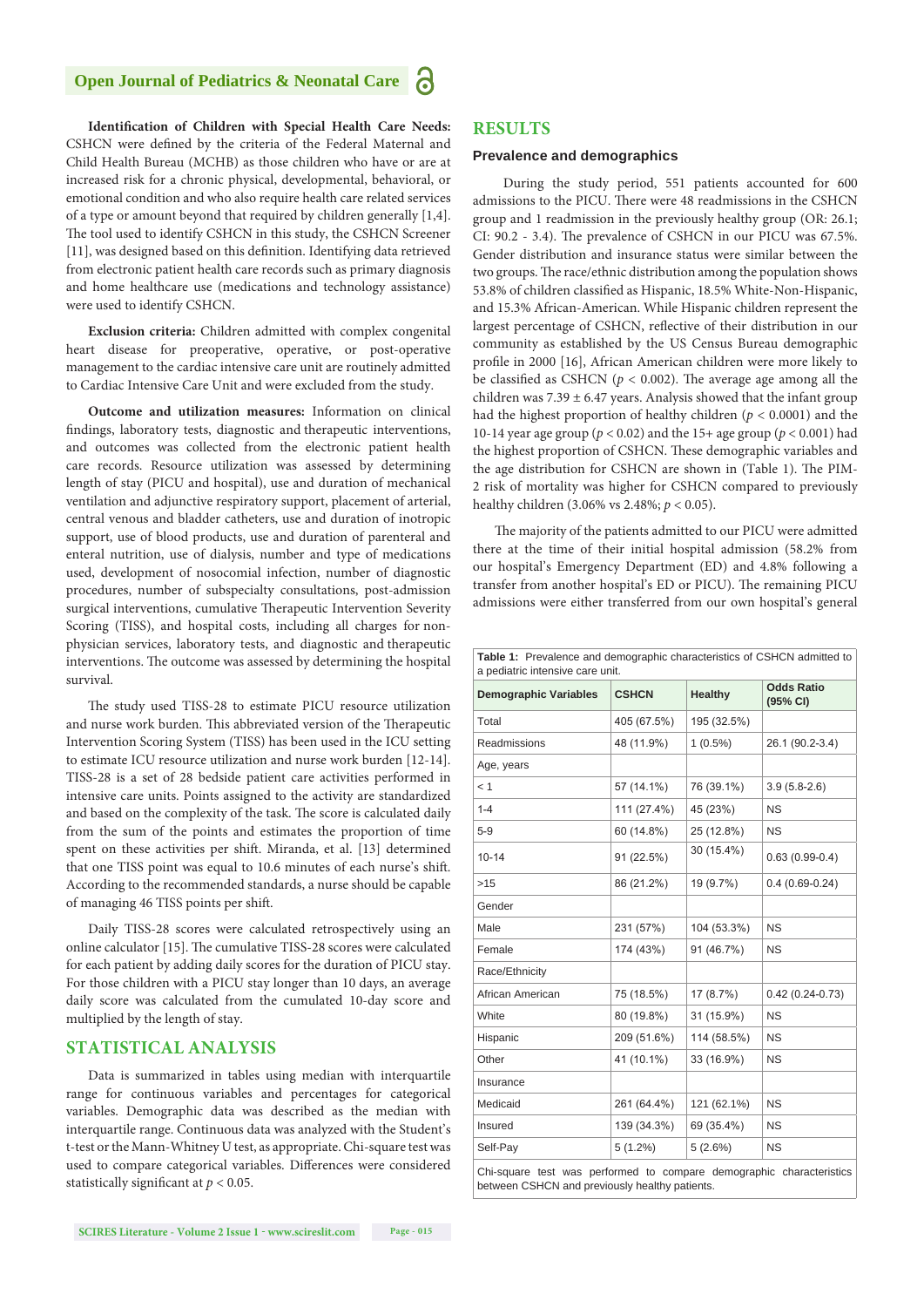#### **Open Journal of Pediatrics & Neonatal Care**



medical or surgical floor to address a need for higher level of care (15.7%) or immediately following a surgical procedure (21.3%). (Table 2) compares the source of admission between CSHCN and previously healthy children. CSHCN were more likely to be admitted to the PICU from the recovery room/operating room (28.4% vs 6.7%) and from the medical/surgical floor (19% vs 8.7%). CSHCN were less likely to be admitted to the PICU from the hospital ED (48.6% vs 78%) (*p* < 0.01).

Chronic Conditions: The documented diagnosis categories of CSHCN in this study are listed in (Table 3). The most frequently documented diagnosis category was neurological and neuromuscular disorders, including: seizure disorders, cerebral palsy, mental retardation, and scoliosis ( $n = 145$ ). The second leading diagnosis category was respiratory system disorders, mainly asthma  $(n = 81)$ . Hematological and oncological diseases, including sickle cell disease, leukemia, and solid tumors were documented as the third leading diagnosis category of CSHCN ( $n = 47$ ). The fourth was genetic diseases and syndromes ( $n = 32$ ).

#### **Resource utilization**

Analysis of our data indicates that CSHCN used higher levels of inpatient hospital services than previously healthy children. CSHCN were more likely to receive central venous cannulation (22.7% vs 14.4%), arterial line placement (26.9% vs 10.8%), bladder catheterization (37% vs 23.6%), chest physiotherapy (11.6% vs 5.1%), oral medications (86.7% vs 64.1%), IV medications (93.3% vs 77.4%), enteral tube feeding (24.7% vs 7.7%), and antibiotics (66.2% vs 48.2%) (*p* < 0.05) (Table 4).

CSHCN had longer median (interquartile range) PICU and hospital lengths of stay compared to previously healthy children [PICU: 2 (1.21 - 4) vs 1.71 (1.04 - 2.79) days; Hospital: 6 (3.5 - 12) vs 4 (3 - 8) days; *p* < 0.01]. Resource utilization, as measured by TISS-28, was higher (128 vs 90; *p* < 0.0001) among CSHCN. This measure emphasizes the extent to which care was provided by the nursing staff. In parallel with their greater use of health care services, CSHCN also had significantly higher hospital charges (median of \$ 67,573 versus \$ 27,319; *p* < 0.001) (Table 5).

#### **Outcome**

Although there were more nosocomial infections (8.4% vs 6.1%) and deaths (3% vs 2.1%) in the CSHCN group, nosocomial infection rate or mortality rate were not statistically significantly different between the two groups ( $p > 0.05$ ).

#### **DISCUSSION**

This study provides current information concerning the use of health care resources and costs for the care of CSHCN admitted to

| <b>Table 2:</b> Source of admission among CSHCN in a pediatric intensive care unit.                            |              |           |                               |  |
|----------------------------------------------------------------------------------------------------------------|--------------|-----------|-------------------------------|--|
| <b>Source of Admission</b>                                                                                     | <b>CSHCN</b> | Healthy   | <b>Odds Ratio</b><br>(95% CI) |  |
| <b>Emergency Room</b>                                                                                          | 197 (48.6%)  | 152 (78%) | $0.27(0.18-0.4)$              |  |
| Medical or Surgical Floor                                                                                      | 77 (19%)     | 17 (8.7%) | $2.4(1.4-4.2)$                |  |
| <b>Referring Hospital</b>                                                                                      | 16 (4%)      | 13 (6.7%) | <b>NS</b>                     |  |
| Recovery or Operating Room                                                                                     | 115 (28.4%)  | 13 (6.7%) | $5.4(3.0-9.4)$                |  |
| Total                                                                                                          | 405          | 195       |                               |  |
| Chi-square test was performed to compare source of admission between<br>CSHCN and previously healthy patients. |              |           |                               |  |

**Table 3:** Leading causes of special health care needs among CSHCN in a pediatric intensive care unit.

| <b>Special Needs</b> | <b>CSHCN</b> |
|----------------------|--------------|
| Neurologic           | 134 (33%)    |
| Respiratory          | 81(20%)      |
| Malignancy           | 35 (9%)      |
| Genetic              | 32 (8%)      |
| Endocrinologic       | 28 (7%)      |
| Other*               | 95 (23%)     |
| Total                | 405          |
| .                    |              |

\*Craniofacial, Hematologic, Neuromuscular, Renal, Developmental, Rheumatologic, Psychiatric, Gastrointestinal, Cardiovascular and Orthopedic.

**Table 4:** Resource utilization and outcomes among CSHCN in a pediatric intensive care unit.

| <b>Utilization measures</b>                                                                                                                                    | <b>CSHCN</b>                                                                 | Healthy                                                                       | Odds Ratio<br>(95% CI)                                                                                  |
|----------------------------------------------------------------------------------------------------------------------------------------------------------------|------------------------------------------------------------------------------|-------------------------------------------------------------------------------|---------------------------------------------------------------------------------------------------------|
| <b>Enteral Tube Feeding</b>                                                                                                                                    | 100 (24.7%)                                                                  | 15 (7.7%)                                                                     | $3.9(2.7-6.7)$                                                                                          |
| Central Venous Cannulation <sup>t</sup>                                                                                                                        | 92 (22.7%)                                                                   | 28 (14.4%)                                                                    | $1.8(1.1-2.8)$                                                                                          |
| <b>Arterial Line Placement</b>                                                                                                                                 | 109 (26.9%)                                                                  | 21 (10.8%)                                                                    | $3.1(1.8-4.9)$                                                                                          |
| <b>Bladder catheterization</b>                                                                                                                                 | 150 (37.0%)                                                                  | 36 (23.6%)                                                                    | $2.6(1.7-3.9)$                                                                                          |
| <b>Chest Physiotherapy</b>                                                                                                                                     | 47 (11.6%)                                                                   | $10(5.1\%)$                                                                   | $2.4(1.2-4.7)$                                                                                          |
| Oral Medications                                                                                                                                               | 351 (86.7%)                                                                  | 125 (64.1%)                                                                   | $3.6(2.4-5.5)$                                                                                          |
| <b>IV Medications</b>                                                                                                                                          | 378 (93.3%)                                                                  | 151 (77.4%)                                                                   | $4.1(2.4-6.7)$                                                                                          |
| Antibiotics                                                                                                                                                    | 268 (66.2%)                                                                  | 94 (48.2%)                                                                    | $2.1(1.5-3.0)$                                                                                          |
| <b>Invasive Procedures</b>                                                                                                                                     | 31 (7.7%)                                                                    | 34 (17.4%)                                                                    | $0.4(0.2-0.7)$                                                                                          |
| Mechanical Ventilation <sup>*</sup><br>Dialysis <sup>*</sup><br>Blood products'<br>CPR <sup>*</sup><br>Nosocomial Infection <sup>®</sup><br>Death <sup>*</sup> | 96 (23.7%)<br>$9(2.2\%)$<br>66 (16.3%)<br>$5(1.2\%)$<br>34 (8.4%)<br>12 (3%) | 41 (21%)<br>$3(1.5\%)$<br>30 (15.4%)<br>$1(0.5\%)$<br>12 (6.1%)<br>$4(2.1\%)$ | $1.2(0.8-1.8)$<br>$1.5(0.4-5.4)$<br>$1.1(0.7-1.7)$<br>$2.4(0.3-21)$<br>$1.4(0.7-2.8)$<br>$1.5(0.4-6.3)$ |

\* *p* < 0.02; \* NS; otherwise *p* < 0.001

Chi-square test was performed to compare resource utilization and outcomes between CSHCN and previously healthy patients. Fisher-Exact test was used for values less than 6 in any cell.

our PICU. The prevalence of CSHCN in our PICU was 67.5%. African American children were more likely to be classified as CSHCN, and the mortality risk, as assessed with PIM-2, and median PICU and hospital lengths of stay were higher in the CSHCN group. Resource utilization was higher among CSHCN, resulting in significantly higher hospital charges in our cohort. Our findings validate those of previous studies, which reported similar leading causes of disability [7] and a higher prevalence of special healthcare needs among older children, boys, and African American children [3]. Overall, 12.6 to 18 percent of US children are CSHCN [3,4]. The higher prevalence in our study is consistent with a prior study which showed that CSHCN, compared to healthy children, have an excess risk of severe acute illness resulting in PICU admission [2].

PICU and hospital lengths of stay, cumulative TISS-28 score, hospital charges and the use of respiratory, cardiovascular, renal, CNS, and GI support were used as the indicators of resource utilization. Overall, we determined that CSHCN represents a large proportion of PICU admissions, utilize significantly more intensive care resources, and account for a disproportionate share of the nursing workload and health care expenditures (Table 5). These results also validate those of previous studies: that CSHCN use more health care services and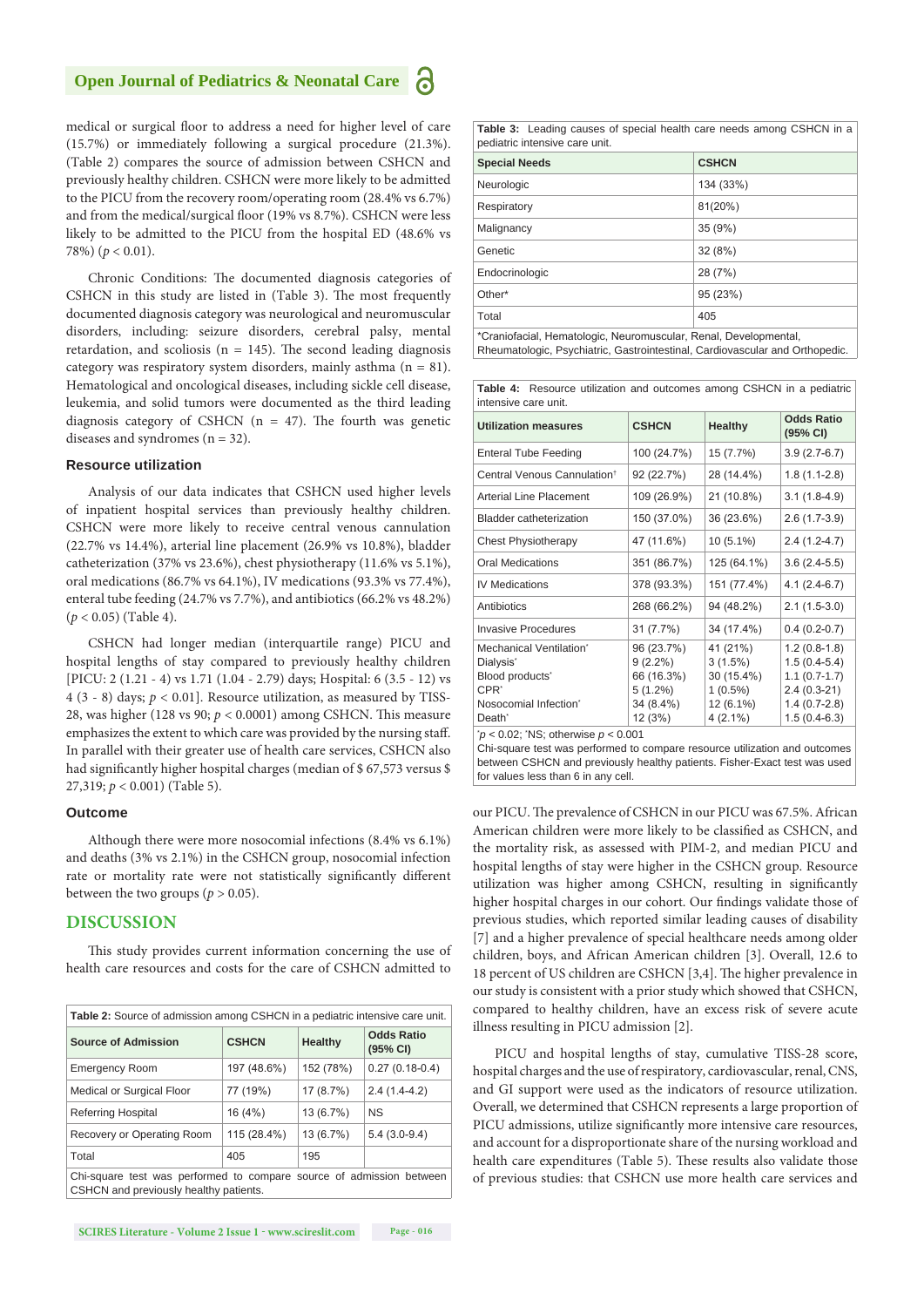| <b>Measures of variability</b>                                                                                                                 |           | Expenditure (\$) |         | TISS-28 Score |         | Lengths of Stay (Days) |         |               |  |
|------------------------------------------------------------------------------------------------------------------------------------------------|-----------|------------------|---------|---------------|---------|------------------------|---------|---------------|--|
|                                                                                                                                                |           |                  |         |               |         | Hospital               |         | <b>PICU</b>   |  |
|                                                                                                                                                | Healthy   | <b>CSHCN</b>     | Healthy | <b>CSHCN</b>  | Healthy | <b>CSHCN</b>           | Healthy | <b>CSHCN</b>  |  |
| $25th$ percentile                                                                                                                              | 17.255    | 30.630           | 17      | 26            | 3       | 3.5                    |         | 1.2           |  |
| Median                                                                                                                                         | 27.319    | 64.573"          | 24      | 40"           | 4       | 6"                     | 1.7     | $2.0^{\circ}$ |  |
| 75 <sup>th</sup> percentile                                                                                                                    | 56.906    | 154,915          | 45      | 73            | 8       | 12                     | 2.8     | 4             |  |
| <b>Minimum</b>                                                                                                                                 | 6.194     | 4.954            | 6       | 8             |         |                        | 0.5     | 0.25          |  |
| Maximum                                                                                                                                        | 2.188.507 | 2,057,570        | 2.092   | 3.450         | 140     | 450                    | 62      | 144           |  |
| $p < 0.01$ ; ** $p < 0.001$<br>Mann-Whitney U test was utilized to compare continuous variables between CSHCN and previously healthy patients. |           |                  |         |               |         |                        |         |               |  |

**Table 5:** The distribution pattern of hospital charges, resource utilization, and length of stay for CSHCN compared to previously healthy children in a pediatric intensive care unit.

thus have greater health care expenditures than previously healthy children [4,6-10]; and that, compared to previously healthy children, CSHCN were four times more likely to be hospitalized and spent eight times more days in the hospital [6].

In the face of increasing demand for intensive care services, as well as the high cost of delivering these services, strategies can be developed to ensure optimal utilization and allocation of resources. For example, policy-making can design a system to triage PICU patients in an effort to guide staffing of health-care providers. Ideally, in an ICU, the nurse to patient ration should be 1:1. Identifying three levels of care in the PICU enables hospital administrators to determine the appropriate nurse to patient ratio, create a flexible staffing pattern and lead to a more efficient utilization of resources. Budgeting can maximize the quality and availability of resources which are most utilized by CSHCN such as respiratory care, medications, and enteral nutrition. Quality improvement initiatives for the use of indwelling bladder catheters and central venous catheters could reduce the risk of nosocomial infection.

Children with a variety of chronic conditions have been shown to be at an increased risk of dying during childhood [17,18]. Given the significant difference in the PIM-2 score in the CSHCN group compared to previously healthy children, it was anticipated that CSHCN would be at greater risk for complications and poor outcomes. It was interesting to note that the mortality risk, as assessed by PIM-2 (3.06% vs 2.48%), was compatible with the mortality rate (3% vs 2.1%). However, our study shows an insignificant trend towards increased risk of nosocomial infection rates and mortality rates among CSHCN ( $p > 0.05$ ). Because of lower overall mortality rate in PICUs, a much larger sample size may be needed to show the significant difference in mortality between CSHCN and previously healthy children.

The results of this study reflect the changing trends in inpatient pediatric care and emphasize the scope of the problem for the care of CSHCN in the PICU. The increased requirement for hospitalization by CSHCN is related to acute exacerbations or complications of their chronic condition, scheduled admissions for elective procedures, and acute illnesses that are unrelated to their chronic condition [2]. Furthermore, CSHCN shows an increased risk of severe acute illness requiring PICU admission [2]. Armed with this information, administrators can advocate for this population in fiscal planning and policy-making.

Our observations identify two different subgroups whose excess risks suggest distinct preventive and management strategies. Using this information, we can integrate subspecialty and primary care and offer a bridge to continuity. Our study shows that infants had the highest proportion of healthy children and children 10 years of

age and older had the highest proportion of CSHCN (Table 1). This infant group provides a unique opportunity to identify children at risk of developing a chronic health care need. Recently, Newacheck developed a conceptual model to identify these children and offered ideas for primary and secondary prevention [19]. Also offering a unique opportunity for intervention is the older CSHCN who are preparing for the transition to adult care. A 2005-2006 National Survey of parents of nearly 18,200 CSHCN of 12-17 years of age identified four future needs: adult health providers, adult health care needs, changes in health insurance, and child responsibility for his/ her care, showing that only 41% of youth with special health care needs met all four components of such transition [20].

Our study shows that there is a greater proportion of CSHCN among African-American children admitted to the PICU compared to any other racial or ethnic group. In fact, African-American children suffer disproportionately from many health problems. The incidence of pre-term and low birth weight is significantly higher among African American infants [21], which may contribute to the higher proportion of children with CSHCN. Furthermore, infant, child, and adolescent mortality rates are higher for African Americans than for any other racial or ethnic group [21]. Racial inequalities in general health, chronic illness, access to healthcare and preventive care among children are well known and have been reported [21-23]. Studies confirm that poor African American families are more likely to have a child classified as CSHCN [3,4]. Currently there are community and government initiatives aimed at increasing awareness and promoting efforts to improve health outcome and reduce these disparities [23].

Few studies to date have examined, in a tertiary care PICU, differences in resource utilization and outcome between those populations. This study improves our understanding of the needs and outcomes of CSHCN admitted to a PICU in an effort to develop an efficient treatment system for this vulnerable population. The unique characteristics of our patient population or our institutional policies may not make our findings applicable to other settings. Nevertheless, we believe the results of this study will be useful to clinicians who take care of children in a PICU and administrators who want to identify quality improvement opportunities. Profiling the needs of CSHCN admitted to a PICU will help to better allocate hospital resources, thereby improving healthcare resource utilization and outcomes of CSHCN in the critical care environment.

#### **CONCLUSION**

CSHCN comprise an important and a large segment of the hospital patient population, particularly in the PICU. CSHCN utilize more intensive care resources. Significantly a higher proportion of African-American children admitted to a PICU has special health care needs. This study contributes to a profile of CSHCN and provides